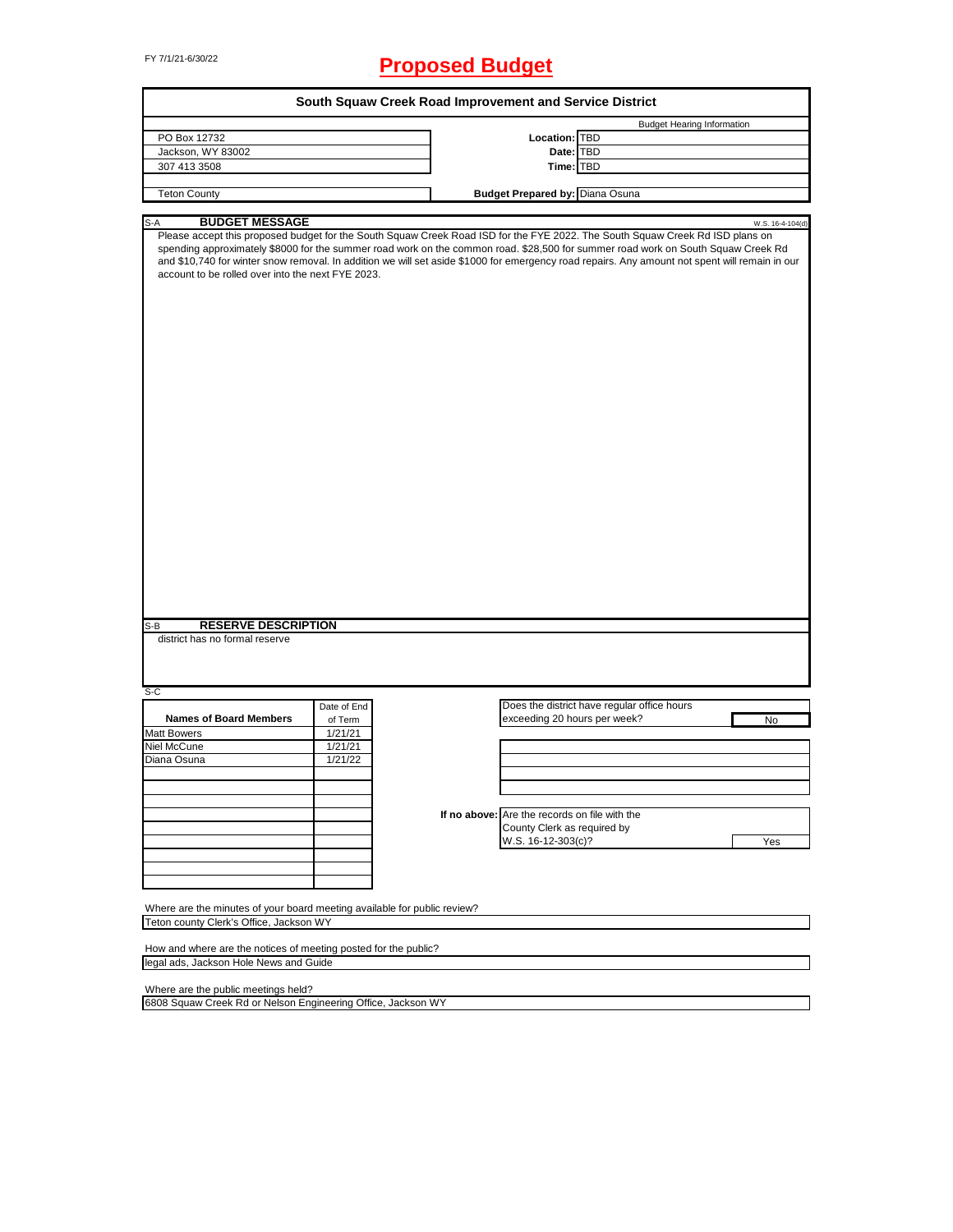### **PROPOSED BUDGET SUMMARY**

|       | <b>OVERVIEW</b>                                             |          | 2020-2021<br>Estimated | 2021-2022<br>Proposed | Pending<br>Approval |
|-------|-------------------------------------------------------------|----------|------------------------|-----------------------|---------------------|
| $S-1$ | <b>Total Budgeted Expenditures</b>                          | \$37.818 | \$37,918               | \$47.240              |                     |
| $S-2$ | <b>Total Principal to Pay on Debt</b>                       | \$0      | \$0                    |                       |                     |
| $S-3$ | <b>Total Change to Restricted Funds</b>                     | \$0      | \$0                    |                       |                     |
| $S-4$ | <b>Total General Fund and Forecasted Revenues Available</b> | \$62,382 | \$61,307               | \$73.469              |                     |
| $S-5$ | Amount requested from County Commissioners                  | \$38,893 | \$37,818               | \$47,240              |                     |
| $S-6$ | <b>Additional Funding Needed:</b>                           |          |                        |                       |                     |

|        | <b>REVENUE SUMMARY</b>                       | 2019-2020 | 2020-2021 | 2021-2022                                               | Pending                                                                                                                                                                                                                           |
|--------|----------------------------------------------|-----------|-----------|---------------------------------------------------------|-----------------------------------------------------------------------------------------------------------------------------------------------------------------------------------------------------------------------------------|
|        |                                              | Actual    | Estimated | Proposed                                                | Approval                                                                                                                                                                                                                          |
|        |                                              |           |           |                                                         |                                                                                                                                                                                                                                   |
| $S-7$  | <b>Operating Revenues</b>                    | \$0       | \$0       | \$0                                                     | e di B                                                                                                                                                                                                                            |
| $S-8$  | Tax levy (From the County Treasurer)         | \$38,893  | \$37,818  | \$47,240                                                | eliteratur.<br>Mahaliful kalendari                                                                                                                                                                                                |
| $S-9$  | <b>Government Support</b>                    | \$0       | \$0       | \$0                                                     | en de la familie de la familie de la familie de la familie de la familie de la familie de la familie de la fam<br>Constitution de la familie de la familie de la familie de la familie de la familie de la familie de la familie  |
| $S-10$ | Grants                                       | \$0       | \$0       | \$0                                                     | en de la familie de la familie de la familie de la familie de la familie de la familie de la familie de la fam<br>Constituit de la familie de la familie de la familie de la familie de la familie de la familie de la familie d  |
| $S-11$ | Other County Support (Not from Co. Treas.)   | \$0       | \$0       | \$0                                                     | en de la filòlogía<br>Album de la filòlogía                                                                                                                                                                                       |
| $S-12$ | <b>Miscellaneous</b>                         | \$500     | \$500     | \$500                                                   | a a an an t-                                                                                                                                                                                                                      |
| $S-13$ | <b>Other Forecasted Revenue</b>              | \$0       | \$0       | \$0                                                     | en de la familie de la familie de la familie de la familie de la familie de la familie de la familie de la fam<br>De la familie de la familie de la familie de la familie de la familie de la familie de la familie de la famili  |
|        |                                              |           |           |                                                         |                                                                                                                                                                                                                                   |
| $S-14$ | <b>Total Revenue</b>                         | \$39.393  | \$38.318  | \$47,740                                                | <u>ilikuwa k</u>                                                                                                                                                                                                                  |
|        | FY 7/1/21-6/30/22                            |           |           | South Squaw Creek Road Improvement and Service District |                                                                                                                                                                                                                                   |
|        | <b>EXPENDITURE SUMMARY</b>                   | 2019-2020 | 2020-2021 | 2021-2022                                               | Pending                                                                                                                                                                                                                           |
|        |                                              | Actual    | Estimated | Proposed                                                | Approval                                                                                                                                                                                                                          |
|        |                                              |           |           |                                                         |                                                                                                                                                                                                                                   |
| $S-15$ | <b>Capital Outlay</b>                        | \$37,718  | \$37,818  | \$47,140                                                | <u> Hillian Sa</u>                                                                                                                                                                                                                |
| $S-16$ | <b>Interest and Fees On Debt</b>             | \$0       | \$0       | \$0                                                     | en de la familie de la familie de la familie de la familie de la familie de la familie de la familie de la fam<br>De la familie de la familie de la familie de la familie de la familie de la familie de la familie de la famili  |
| $S-17$ | <b>Administration</b>                        | \$100     | \$100     | \$100                                                   | <u>ti k</u>                                                                                                                                                                                                                       |
| $S-18$ | <b>Operations</b>                            | \$0       | \$0       | \$0                                                     | en de la familie de la familie de la familie de la familie de la familie de la familie de la familie de la fam<br>Constitution de la familie de la familie de la familie de la familie de la familie de la familie de la familie  |
| $S-19$ | <b>Indirect Costs</b>                        | \$0       | \$0       | \$0                                                     | en de la familie de la familie de la familie de la familie de la familie de la familie de la familie de la fa<br>Constitution de la familie de la familie de la familie de la familie de la familie de la familie de la familie   |
| S-20R  | <b>Expenditures paid by Reserves</b>         | \$0       | \$0       | \$0                                                     | en de la familie de la familie de la familie de la familie de la familie de la familie de la familie de la fa<br>Constitution de la familie de la familie de la familie de la familie de la familie de la familie de la familie   |
| $S-20$ | <b>Total Expenditures</b>                    | \$37,818  | \$37,918  | \$47,240                                                | <u>elle till till stor</u>                                                                                                                                                                                                        |
|        |                                              |           |           |                                                         |                                                                                                                                                                                                                                   |
|        | <b>DEBT SUMMARY</b>                          | 2019-2020 | 2020-2021 | 2021-2022                                               | Pending                                                                                                                                                                                                                           |
|        |                                              | Actual    | Estimated | Proposed                                                | Approval                                                                                                                                                                                                                          |
|        |                                              |           |           |                                                         |                                                                                                                                                                                                                                   |
| $S-21$ | <b>Principal Paid on Debt</b>                | \$0       | \$0       | \$0                                                     | en de la familie de la familie de la familie de la familie de la familie de la familie de la familie de la fam<br>De la familie de la familie de la familie de la familie de la familie de la familie de la familie de la famili  |
|        |                                              |           |           |                                                         |                                                                                                                                                                                                                                   |
|        | <b>CASH AND INVESTMENTS</b>                  | 2019-2020 | 2020-2021 | 2021-2022                                               | Pending                                                                                                                                                                                                                           |
|        |                                              | Actual    | Estimated | Proposed                                                | Approval                                                                                                                                                                                                                          |
|        |                                              |           |           |                                                         |                                                                                                                                                                                                                                   |
| $S-22$ | TOTAL GENERAL FUNDS                          | \$22,989  | \$22,989  | \$25,729                                                | <u> Hillian Sta</u>                                                                                                                                                                                                               |
|        |                                              |           |           |                                                         |                                                                                                                                                                                                                                   |
|        | <b>Summary of Reserve Funds</b>              |           |           |                                                         |                                                                                                                                                                                                                                   |
| $S-23$ | <b>Beginning Balance in Reserve Accounts</b> |           |           |                                                         |                                                                                                                                                                                                                                   |
| $S-24$ | a. Sinking and Debt Service Funds            | \$0       | \$0       | \$0                                                     | en 1979.<br>Mala                                                                                                                                                                                                                  |
| $S-25$ | b. Reserves                                  | \$0       | \$0       | \$0                                                     | e de la construcción de la construcción de la construcción de la construcción de la construcción de la construcció<br>Construcción de la construcción de la construcción de la construcción de la construcción de la construcción |
| $S-26$ | c. Bond Funds                                | \$0       | \$0       | \$0                                                     |                                                                                                                                                                                                                                   |
|        | Total Reserves (a+b+c)                       | \$0       | \$0       | \$0                                                     | en de la filosofia<br>Maria de la filòla del conte del conte del conte del conte del conte del conte del conte del conte del conte d                                                                                              |
| $S-27$ | Amount to be added                           |           |           |                                                         |                                                                                                                                                                                                                                   |
| $S-28$ | a. Sinking and Debt Service Funds            | \$0       | \$0       | \$0                                                     | en de la familie de la familie de la familie de la familie de la familie de la familie de la familie de la fam<br>Constitution de la familie de la familie de la familie de la familie de la familie de la familie de la familie  |
|        |                                              | \$0       | \$0       | \$0                                                     | eri<br>Mala                                                                                                                                                                                                                       |
| $S-29$ | b. Reserves                                  |           |           |                                                         |                                                                                                                                                                                                                                   |
| $S-30$ | c. Bond Funds                                | \$0       | \$0       | \$0                                                     | enne<br>Mille                                                                                                                                                                                                                     |
|        | Total to be added (a+b+c)                    | \$0       | \$0       | \$0                                                     | en de la falsa de la falsa de la falsa de la falsa de la falsa de la falsa de la falsa de la falsa de la falsa<br>Constantinople                                                                                                  |
|        |                                              |           |           |                                                         |                                                                                                                                                                                                                                   |
| S-31   | Subtotal                                     | \$0       | \$0       | \$0                                                     | en de la forma<br>Baldeza                                                                                                                                                                                                         |
| $S-32$ | Less Total to be spent                       | \$0       | \$0       | \$0                                                     | en de la filosofia<br>Altres de la filòlogía                                                                                                                                                                                      |
| $S-33$ | TOTAL RESERVES AT END OF FISCAL YEAR         | \$0       | \$0       | \$0                                                     | en de la filòlogía<br>Establecidades                                                                                                                                                                                              |

*Budget Officer / District Official (if not same as "Submitted by")*

Date adopted by Special District 7/20/2020

Jackson, WY 83002 **DISTRICT ADDRESS:** PO Box 12732 **PREPARED BY:** Diana Osuna

**DISTRICT PHONE:** 307 413 3508

*Prepared in compliance with the Uniform Municipal Fiscal Procedures Act (W.S. 16-4-101 through 124) as it applies.*

1/23/19 *Form approved by Wyoming Department of Audit, Public Funds Division*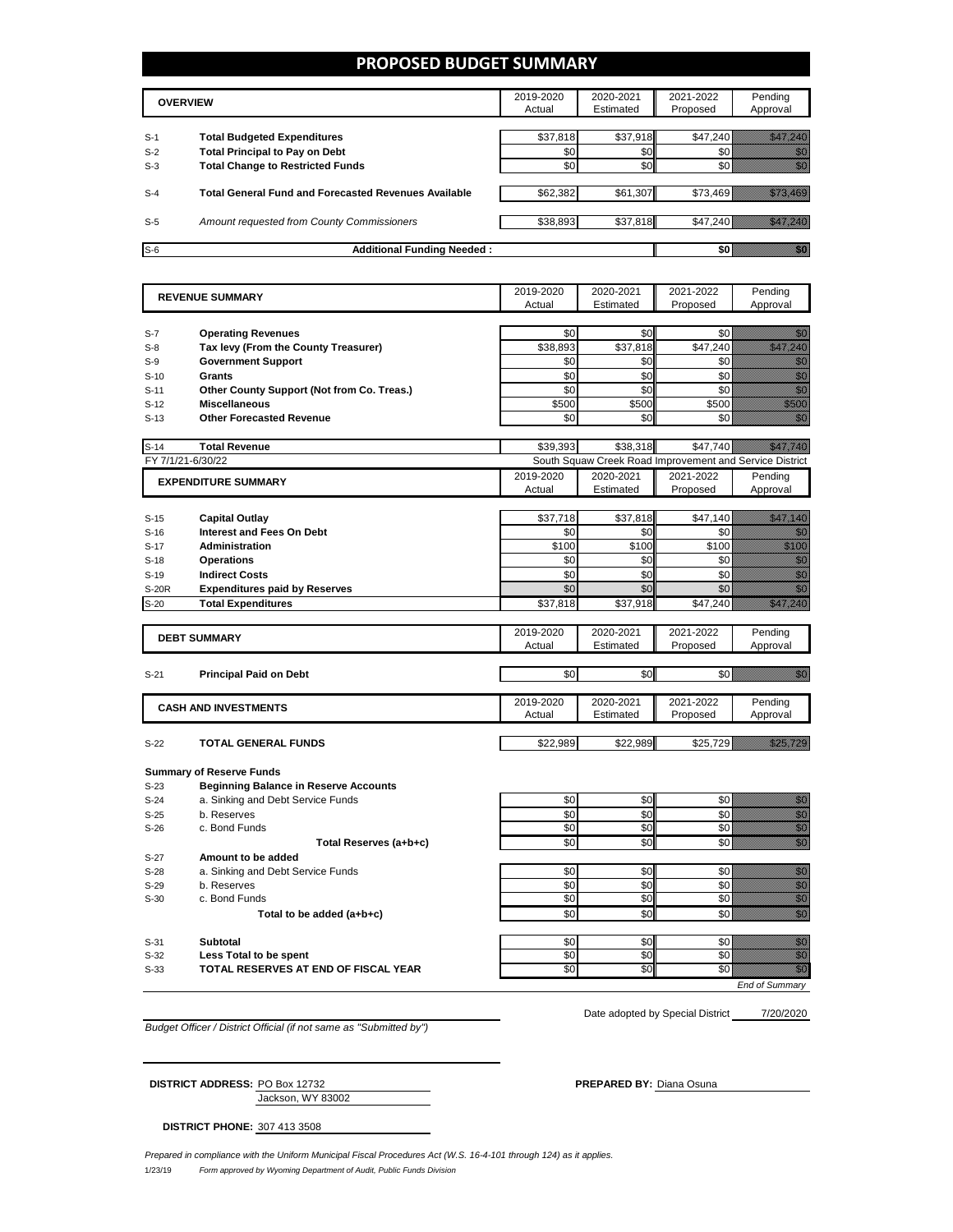South Squaw Creek Road Improvement and Service District **NAME OF DISTRICT/BOARD**

**FYE** 6/30/2022

| PROPERTY TAXES AND ASSESSMENTS |                                 |                                                |                        |                 |                 |           |                                                                                                                                                                                                                                  |  |
|--------------------------------|---------------------------------|------------------------------------------------|------------------------|-----------------|-----------------|-----------|----------------------------------------------------------------------------------------------------------------------------------------------------------------------------------------------------------------------------------|--|
|                                |                                 |                                                |                        |                 |                 |           |                                                                                                                                                                                                                                  |  |
|                                |                                 |                                                |                        | 2019-2020       | 2020-2021       | 2021-2022 | Pending                                                                                                                                                                                                                          |  |
|                                |                                 |                                                |                        | Actual          | Estimated       | Proposed  | Approval                                                                                                                                                                                                                         |  |
| $R-1$                          |                                 | <b>Property Taxes and Assessments Received</b> |                        |                 |                 |           |                                                                                                                                                                                                                                  |  |
| $R-1.1$                        |                                 | Tax Levy (From the County Treasurer)           |                        | \$38,893        | \$37,818        | \$47,240  | <u>i kalendari komunisti</u>                                                                                                                                                                                                     |  |
| $R-1.2$                        |                                 | <b>Other County Support</b>                    |                        |                 |                 |           |                                                                                                                                                                                                                                  |  |
|                                |                                 |                                                |                        |                 |                 |           |                                                                                                                                                                                                                                  |  |
|                                | <b>FORECASTED REVENUE</b>       |                                                |                        |                 |                 |           |                                                                                                                                                                                                                                  |  |
|                                |                                 |                                                |                        |                 |                 |           |                                                                                                                                                                                                                                  |  |
|                                |                                 |                                                |                        | 2019-2020       | 2020-2021       | 2021-2022 | Pending                                                                                                                                                                                                                          |  |
|                                |                                 |                                                |                        | Actual          | Estimated       | Proposed  | Approval                                                                                                                                                                                                                         |  |
| $R-2$                          |                                 | <b>Revenues from Other Governments</b>         |                        |                 |                 |           |                                                                                                                                                                                                                                  |  |
| $R - 2.1$                      |                                 | State Aid                                      |                        |                 |                 |           |                                                                                                                                                                                                                                  |  |
| $R - 2.2$                      |                                 | Additional County Aid (non-treasurer)          |                        |                 |                 |           |                                                                                                                                                                                                                                  |  |
| $R - 2.3$                      |                                 | City (or Town) Aid                             |                        |                 |                 |           |                                                                                                                                                                                                                                  |  |
| $R - 2.4$                      |                                 | Other (Specify)                                |                        |                 |                 |           |                                                                                                                                                                                                                                  |  |
| $R - 2.5$                      |                                 | <b>Total Government Support</b>                |                        | $\overline{50}$ | \$0             | \$0       | en de la familie de la familie de la familie de la familie de la familie de la familie de la familie de la fam<br>Constitution de la familie de la familie de la familie de la familie de la familie de la familie de la familie |  |
| $R-3$                          | <b>Operating Revenues</b>       |                                                |                        |                 |                 |           |                                                                                                                                                                                                                                  |  |
| $R - 3.1$                      |                                 | <b>Customer Charges</b>                        |                        |                 |                 |           |                                                                                                                                                                                                                                  |  |
| $R - 3.2$                      |                                 | Sales of Goods or Services                     |                        |                 |                 |           |                                                                                                                                                                                                                                  |  |
| $R - 3.3$                      |                                 | <b>Other Assessments</b>                       |                        |                 |                 |           |                                                                                                                                                                                                                                  |  |
| $R - 3.4$                      |                                 | <b>Total Operating Revenues</b>                |                        | $\overline{60}$ | \$0             | \$0       | en de la falsa de la falsa de la falsa de la falsa de la falsa de la falsa de la falsa de la falsa de la falsa<br>El falsa de la falsa de la falsa de la falsa de la falsa de la falsa de la falsa de la falsa de la falsa de la |  |
| $R-4$                          | Grants                          |                                                |                        |                 |                 |           |                                                                                                                                                                                                                                  |  |
| $R - 4.1$                      |                                 | <b>Direct Federal Grants</b>                   |                        |                 |                 |           |                                                                                                                                                                                                                                  |  |
| $R - 4.2$                      |                                 | Federal Grants thru State Agencies             |                        |                 |                 |           |                                                                                                                                                                                                                                  |  |
| $R - 4.3$                      |                                 | <b>Grants from State Agencies</b>              |                        |                 |                 |           |                                                                                                                                                                                                                                  |  |
| $R - 4.4$                      |                                 | <b>Total Grants</b>                            |                        | $\overline{50}$ | \$0             | \$0       | en de la facta de la facta de la facta de la facta de la facta de la facta de la facta de la facta de la facta<br>El facta de la facta de la facta de la facta de la facta de la facta de la facta de la facta de la facta de la |  |
| $R-5$                          | <b>Miscellaneous Revenue</b>    |                                                |                        |                 |                 |           |                                                                                                                                                                                                                                  |  |
| $R - 5.1$                      |                                 | Interest                                       |                        |                 |                 |           |                                                                                                                                                                                                                                  |  |
| $R - 5.2$                      |                                 | Other: Specify                                 | American Tower payment | \$500           | \$500           | \$500     | <u>ti k</u>                                                                                                                                                                                                                      |  |
| $R - 5.3$                      |                                 | Other: Additional                              |                        |                 |                 |           |                                                                                                                                                                                                                                  |  |
| $R - 5.4$                      |                                 | <b>Total Miscellaneous</b>                     |                        | \$500           | \$500           | \$500     | <u>ti ka</u>                                                                                                                                                                                                                     |  |
| $R - 5.5$                      | <b>Total Forecasted Revenue</b> |                                                |                        | \$500           | \$500           | \$500     | <u>ti ka</u>                                                                                                                                                                                                                     |  |
|                                |                                 |                                                |                        |                 |                 |           |                                                                                                                                                                                                                                  |  |
| $R-6$                          | <b>Other Forecasted Revenue</b> |                                                |                        |                 |                 |           |                                                                                                                                                                                                                                  |  |
| $R - 6.1$                      |                                 | a. Other past due-as estimated by Co. Treas.   |                        |                 |                 |           |                                                                                                                                                                                                                                  |  |
| $R-6.2$                        |                                 | b. Other forecasted revenue (specify):         |                        |                 |                 |           |                                                                                                                                                                                                                                  |  |
| $R-6.3$                        |                                 |                                                |                        |                 |                 |           |                                                                                                                                                                                                                                  |  |
| $R-6.4$                        |                                 |                                                |                        |                 |                 |           |                                                                                                                                                                                                                                  |  |
| $R - 6.5$                      |                                 |                                                |                        |                 |                 |           |                                                                                                                                                                                                                                  |  |
| $R-6.6$                        |                                 | Total Other Forecasted Revenue (a+b)           |                        | \$0             | $\overline{50}$ | \$0       | en de la filosofia<br>Maria de la filosofia                                                                                                                                                                                      |  |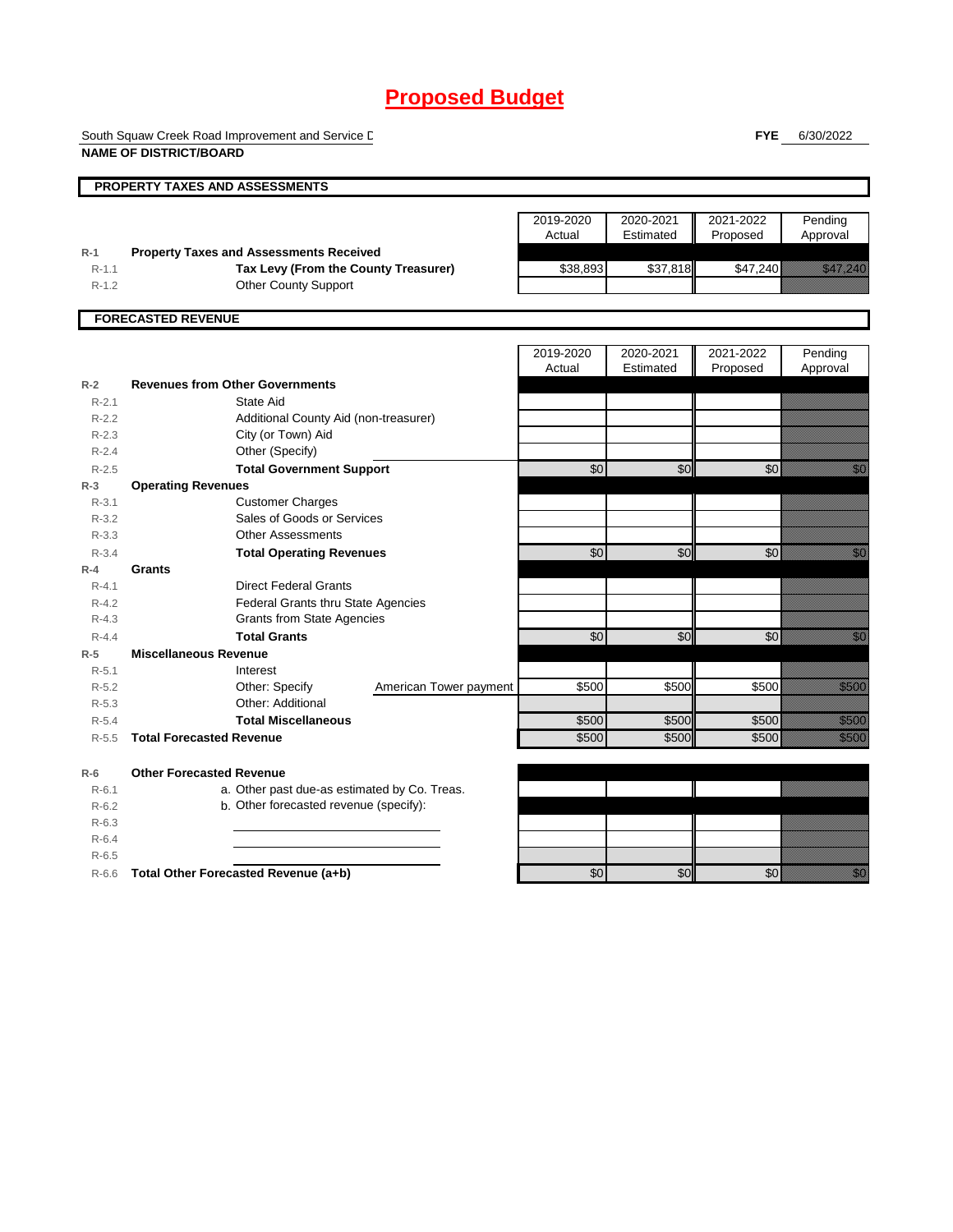## **CAPITAL OUTLAY BUDGET**

| $E-1$     | <b>Capital Outlay</b> |                         |
|-----------|-----------------------|-------------------------|
| $E - 1.1$ |                       | <b>Real Property</b>    |
| $E - 1.2$ |                       | Vehicles                |
| $E - 1.3$ |                       | <b>Office Equipment</b> |
| $F-14$    |                       | Other (Specify)         |
| $F-1.5$   |                       |                         |
| $F-16$    |                       |                         |
| $F-17$    |                       |                         |
| $E - 1.8$ | TOTAL CAPITAL OUTLAY  |                         |

|           |                             |                      | 2019-2020 | 2020-2021 | 2021-2022 | Pending               |
|-----------|-----------------------------|----------------------|-----------|-----------|-----------|-----------------------|
|           |                             |                      | Actual    | Estimated | Proposed  | Approval              |
|           | <b>Capital Outlay</b>       |                      |           |           |           |                       |
| $E - 1.1$ |                             | <b>Real Property</b> | \$37,718  | \$37,818  | \$47,140  | <u> Indian San Sa</u> |
| $E - 1.2$ |                             | Vehicles             |           |           |           |                       |
| $E-1.3$   |                             | Office Equipment     |           |           |           |                       |
| $E - 1.4$ |                             | Other (Specify)      |           |           |           |                       |
| $E-1.5$   |                             |                      |           |           |           |                       |
| $E-1.6$   |                             |                      |           |           |           |                       |
| $E - 1.7$ |                             |                      |           |           |           |                       |
| $E-1.8$   | <b>TOTAL CAPITAL OUTLAY</b> |                      | \$37,718  | \$37,818  | \$47,140  | <u>i katalikana k</u> |

### **ADMINISTRATION BUDGET**

| $E-2$     | <b>Personnel Services</b>            |                                 |
|-----------|--------------------------------------|---------------------------------|
| $E - 2.1$ |                                      | Administrator                   |
| $E - 2.2$ |                                      | Secretary                       |
| $E - 2.3$ |                                      | Clerical                        |
| $E - 2.4$ |                                      | Other (Specify)                 |
| $E - 2.5$ |                                      |                                 |
| $E - 2.6$ |                                      |                                 |
| $E - 2.7$ |                                      |                                 |
| $E-3$     | <b>Board Expenses</b>                |                                 |
| $E - 3.1$ |                                      | Travel                          |
| $E - 3.2$ |                                      | Mileage                         |
| $E - 3.3$ |                                      | Other (Specify)                 |
| $E - 3.4$ |                                      |                                 |
| $E - 3.5$ |                                      |                                 |
| $E - 3.6$ |                                      |                                 |
| $E-4$     | <b>Contractual Services</b>          |                                 |
| $E - 4.1$ |                                      | Legal                           |
| $E-4.2$   |                                      | Accounting/Auditing             |
| $E - 4.3$ |                                      | Other (Specify)                 |
| $E-4.4$   |                                      |                                 |
| $E - 4.5$ |                                      |                                 |
| $E-4.6$   |                                      |                                 |
| $E-5$     | <b>Other Administrative Expenses</b> |                                 |
| $E - 5.1$ |                                      | <b>Office Supplies</b>          |
| $E - 5.2$ |                                      | Office equipment, rent & repair |
| $E - 5.3$ |                                      | Education                       |
| $E - 5.4$ |                                      | Registrations                   |
| $E - 5.5$ |                                      | Other (Specify)                 |
| $E - 5.6$ |                                      | PO Box/legal ad                 |
| $E - 5.7$ |                                      |                                 |
| $E - 5.8$ |                                      |                                 |
| $E-6$     | <b>TOTAL ADMINISTRATION</b>          |                                 |

|                |                                      | 2019-2020<br>Actual |       | 2020-2021<br>Estimated | 2021-2022<br>Proposed | Pending<br>Approval                                                                                                                                                                                                              |
|----------------|--------------------------------------|---------------------|-------|------------------------|-----------------------|----------------------------------------------------------------------------------------------------------------------------------------------------------------------------------------------------------------------------------|
| $\overline{a}$ | <b>Personnel Services</b>            |                     |       |                        |                       |                                                                                                                                                                                                                                  |
| $E - 2.1$      | Administrator                        |                     |       |                        |                       |                                                                                                                                                                                                                                  |
| $E - 2.2$      | Secretary                            |                     |       |                        |                       |                                                                                                                                                                                                                                  |
| $E - 2.3$      | Clerical                             |                     |       |                        |                       |                                                                                                                                                                                                                                  |
| $E - 2.4$      | Other (Specify)                      |                     |       |                        |                       |                                                                                                                                                                                                                                  |
| $E - 2.5$      |                                      |                     |       |                        |                       |                                                                                                                                                                                                                                  |
| $E - 2.6$      |                                      |                     |       |                        |                       |                                                                                                                                                                                                                                  |
| $E - 2.7$      |                                      |                     |       |                        |                       |                                                                                                                                                                                                                                  |
| 3              | <b>Board Expenses</b>                |                     |       |                        |                       |                                                                                                                                                                                                                                  |
| $E - 3.1$      | Travel                               |                     |       |                        |                       |                                                                                                                                                                                                                                  |
| $E - 3.2$      | Mileage                              |                     |       |                        |                       |                                                                                                                                                                                                                                  |
| $E - 3.3$      | Other (Specify)                      |                     |       |                        |                       |                                                                                                                                                                                                                                  |
| $E - 3.4$      |                                      |                     |       |                        |                       |                                                                                                                                                                                                                                  |
| $E - 3.5$      |                                      |                     |       |                        |                       |                                                                                                                                                                                                                                  |
| $E - 3.6$      |                                      |                     |       |                        |                       |                                                                                                                                                                                                                                  |
| ļ.             | <b>Contractual Services</b>          |                     |       |                        |                       |                                                                                                                                                                                                                                  |
| $E - 4.1$      | Legal                                |                     |       |                        |                       |                                                                                                                                                                                                                                  |
| $E - 4.2$      | Accounting/Auditing                  |                     |       |                        |                       |                                                                                                                                                                                                                                  |
| $E - 4.3$      | Other (Specify)                      |                     |       |                        |                       |                                                                                                                                                                                                                                  |
| $E - 4.4$      |                                      |                     |       |                        |                       |                                                                                                                                                                                                                                  |
| $E-4.5$        |                                      |                     |       |                        |                       |                                                                                                                                                                                                                                  |
| $E - 4.6$      |                                      |                     |       |                        |                       |                                                                                                                                                                                                                                  |
| 5              | <b>Other Administrative Expenses</b> |                     |       |                        |                       |                                                                                                                                                                                                                                  |
| $E - 5.1$      | <b>Office Supplies</b>               |                     |       |                        |                       |                                                                                                                                                                                                                                  |
| $E - 5.2$      | Office equipment, rent & repair      |                     |       |                        |                       |                                                                                                                                                                                                                                  |
| $E - 5.3$      | Education                            |                     |       |                        |                       |                                                                                                                                                                                                                                  |
| $E - 5.4$      | Registrations                        |                     |       |                        |                       |                                                                                                                                                                                                                                  |
| $E - 5.5$      | Other (Specify)                      |                     |       |                        |                       |                                                                                                                                                                                                                                  |
| $E - 5.6$      | PO Box/legal ad                      |                     | \$100 | \$100                  | \$100                 | a katika katika katika katika katika katika alikuwa alikuwa alikuwa alikuwa alikuwa alikuwa alikuwa alikuwa al<br>Katika katika katika katika katika katika katika katika katika katika katika katika katika katika katika katik |
| $E - 5.7$      |                                      |                     |       |                        |                       |                                                                                                                                                                                                                                  |
| $E - 5.8$      |                                      |                     |       |                        |                       |                                                                                                                                                                                                                                  |
| ì              | <b>TOTAL ADMINISTRATION</b>          |                     | \$100 | \$100                  | \$100                 | <u>till fra</u>                                                                                                                                                                                                                  |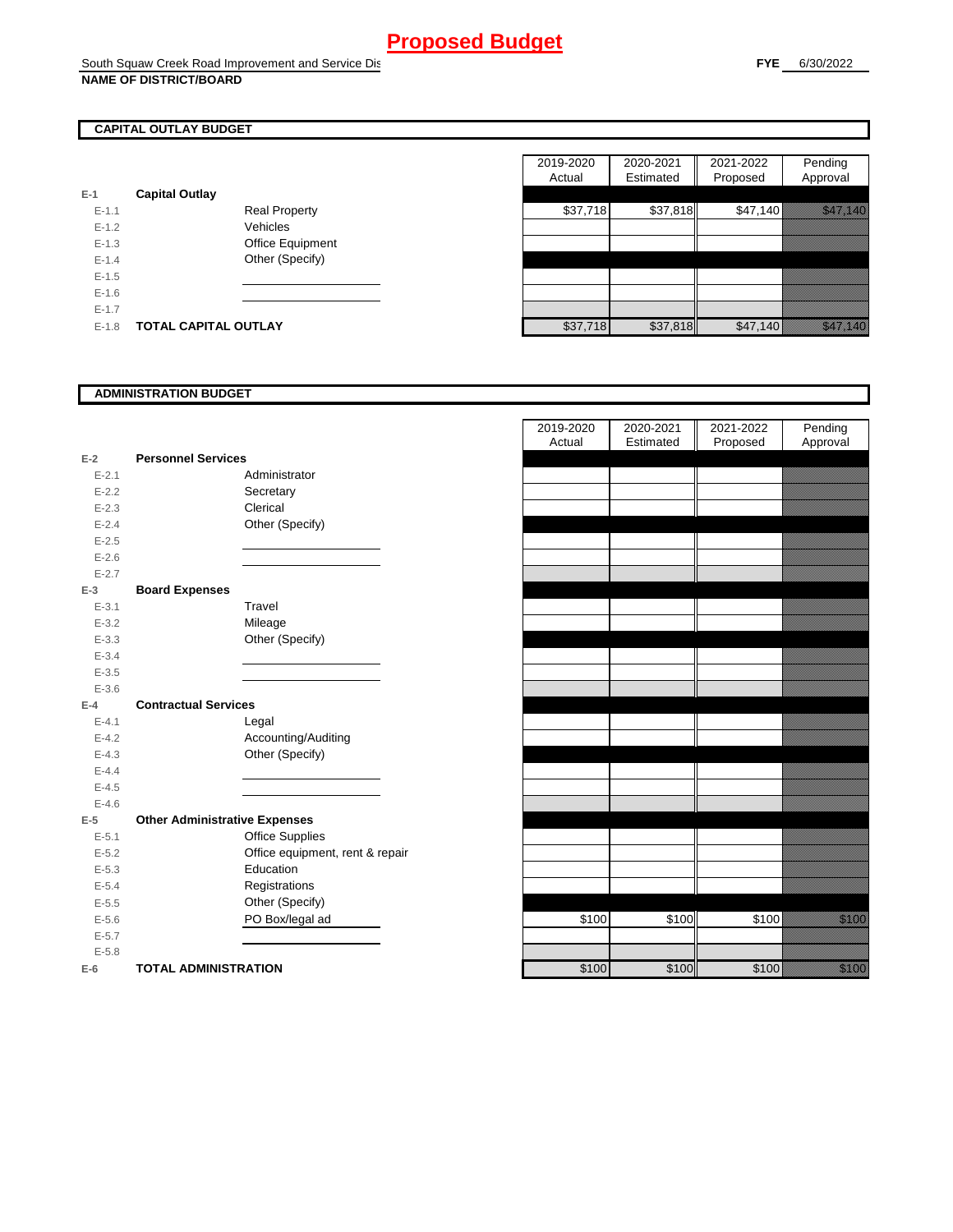South Squaw Creek Road Improvement and Service Dis

### **OPERATIONS BUDGET**

| $E-7$      | <b>Personnel Services</b>              |
|------------|----------------------------------------|
| $E - 7.1$  | Wages--Operations                      |
| $E - 7.2$  | <b>Service Contracts</b>               |
| $E - 7.3$  | Other (Specify)                        |
| $E - 7.4$  |                                        |
| $E - 7.5$  |                                        |
| $E - 7.6$  |                                        |
| $E-8$      | <b>Travel</b>                          |
| $E - 8.1$  | Mileage                                |
| $E - 8.2$  | Other (Specify)                        |
| $E - 8.3$  |                                        |
| $E - 8.4$  |                                        |
| $E - 8.5$  |                                        |
| $E-9$      | <b>Operating supplies (List)</b>       |
| $E-9.1$    | road grading, dust guard               |
| $E-9.2$    | road maintenance                       |
| $E - 9.3$  | winter snowplowing                     |
| $E - 9.4$  |                                        |
| $E - 9.5$  |                                        |
| $E-10$     | <b>Program Services (List)</b>         |
| $E - 10.1$ |                                        |
| $E-10.2$   |                                        |
| $E-10.3$   |                                        |
| $E - 10.4$ |                                        |
| $E-10.5$   |                                        |
| $E-11$     | <b>Contractual Arrangements (List)</b> |
| $E - 11.1$ |                                        |
| $E-11.2$   |                                        |
| $E - 11.3$ |                                        |
| $E - 11.4$ |                                        |
| $E-11.5$   |                                        |
| $E-12$     | <b>Other operations (Specify)</b>      |
| $E-12.1$   |                                        |
| $E-12.2$   |                                        |
| $E-12.3$   |                                        |
| $E-12.4$   |                                        |
| $E-12.5$   |                                        |
| E-13       | <b>TOTAL OPERATIONS</b>                |

|           |                                        | 2019-2020<br>Actual | 2020-2021<br>Estimated | 2021-2022<br>Proposed | Pending<br>Approval                                                                                                                                                                                                              |
|-----------|----------------------------------------|---------------------|------------------------|-----------------------|----------------------------------------------------------------------------------------------------------------------------------------------------------------------------------------------------------------------------------|
| $E-7$     | <b>Personnel Services</b>              |                     |                        |                       |                                                                                                                                                                                                                                  |
| $E - 7.1$ | Wages--Operations                      |                     |                        |                       |                                                                                                                                                                                                                                  |
| $E - 7.2$ | Service Contracts                      |                     |                        |                       |                                                                                                                                                                                                                                  |
| $E - 7.3$ | Other (Specify)                        |                     |                        |                       |                                                                                                                                                                                                                                  |
| $E - 7.4$ |                                        |                     |                        |                       |                                                                                                                                                                                                                                  |
| $E - 7.5$ |                                        |                     |                        |                       |                                                                                                                                                                                                                                  |
| $E - 7.6$ |                                        |                     |                        |                       |                                                                                                                                                                                                                                  |
| E-8       | <b>Travel</b>                          |                     |                        |                       |                                                                                                                                                                                                                                  |
| $E-8.1$   | Mileage                                |                     |                        |                       |                                                                                                                                                                                                                                  |
| $E - 8.2$ | Other (Specify)                        |                     |                        |                       |                                                                                                                                                                                                                                  |
| $E - 8.3$ |                                        |                     |                        |                       |                                                                                                                                                                                                                                  |
| $E - 8.4$ |                                        |                     |                        |                       |                                                                                                                                                                                                                                  |
| $E-8.5$   |                                        |                     |                        |                       |                                                                                                                                                                                                                                  |
| $E-9$     | <b>Operating supplies (List)</b>       |                     |                        |                       |                                                                                                                                                                                                                                  |
| $E-9.1$   | road grading, dust guard               |                     |                        |                       |                                                                                                                                                                                                                                  |
| $E-9.2$   | road maintenance                       |                     |                        |                       |                                                                                                                                                                                                                                  |
| $E - 9.3$ | winter snowplowing                     |                     |                        |                       |                                                                                                                                                                                                                                  |
| $E - 9.4$ |                                        |                     |                        |                       |                                                                                                                                                                                                                                  |
| $E-9.5$   |                                        |                     |                        |                       |                                                                                                                                                                                                                                  |
| $E-10$    | <b>Program Services (List)</b>         |                     |                        |                       |                                                                                                                                                                                                                                  |
| $E-10.1$  |                                        |                     |                        |                       |                                                                                                                                                                                                                                  |
| $E-10.2$  |                                        |                     |                        |                       |                                                                                                                                                                                                                                  |
| $E-10.3$  |                                        |                     |                        |                       |                                                                                                                                                                                                                                  |
| $E-10.4$  |                                        |                     |                        |                       |                                                                                                                                                                                                                                  |
| $E-10.5$  |                                        |                     |                        |                       |                                                                                                                                                                                                                                  |
| E-11      | <b>Contractual Arrangements (List)</b> |                     |                        |                       |                                                                                                                                                                                                                                  |
| $E-11.1$  |                                        |                     |                        |                       |                                                                                                                                                                                                                                  |
| $E-11.2$  |                                        |                     |                        |                       |                                                                                                                                                                                                                                  |
| $E-11.3$  |                                        |                     |                        |                       |                                                                                                                                                                                                                                  |
| $E-11.4$  |                                        |                     |                        |                       |                                                                                                                                                                                                                                  |
| $E-11.5$  |                                        |                     |                        |                       |                                                                                                                                                                                                                                  |
| $E-12$    | <b>Other operations (Specify)</b>      |                     |                        |                       |                                                                                                                                                                                                                                  |
| $E-12.1$  |                                        |                     |                        |                       |                                                                                                                                                                                                                                  |
| $E-12.2$  |                                        |                     |                        |                       |                                                                                                                                                                                                                                  |
| $E-12.3$  |                                        |                     |                        |                       |                                                                                                                                                                                                                                  |
| $E-12.4$  |                                        |                     |                        |                       |                                                                                                                                                                                                                                  |
| $E-12.5$  |                                        |                     |                        |                       |                                                                                                                                                                                                                                  |
| $E-13$    | <b>TOTAL OPERATIONS</b>                | \$0                 | \$0                    | \$0                   | en de la familie de la familie de la familie de la familie de la familie de la familie de la familie de la fam<br>De la familie de la familie de la familie de la familie de la familie de la familie de la familie de la famili |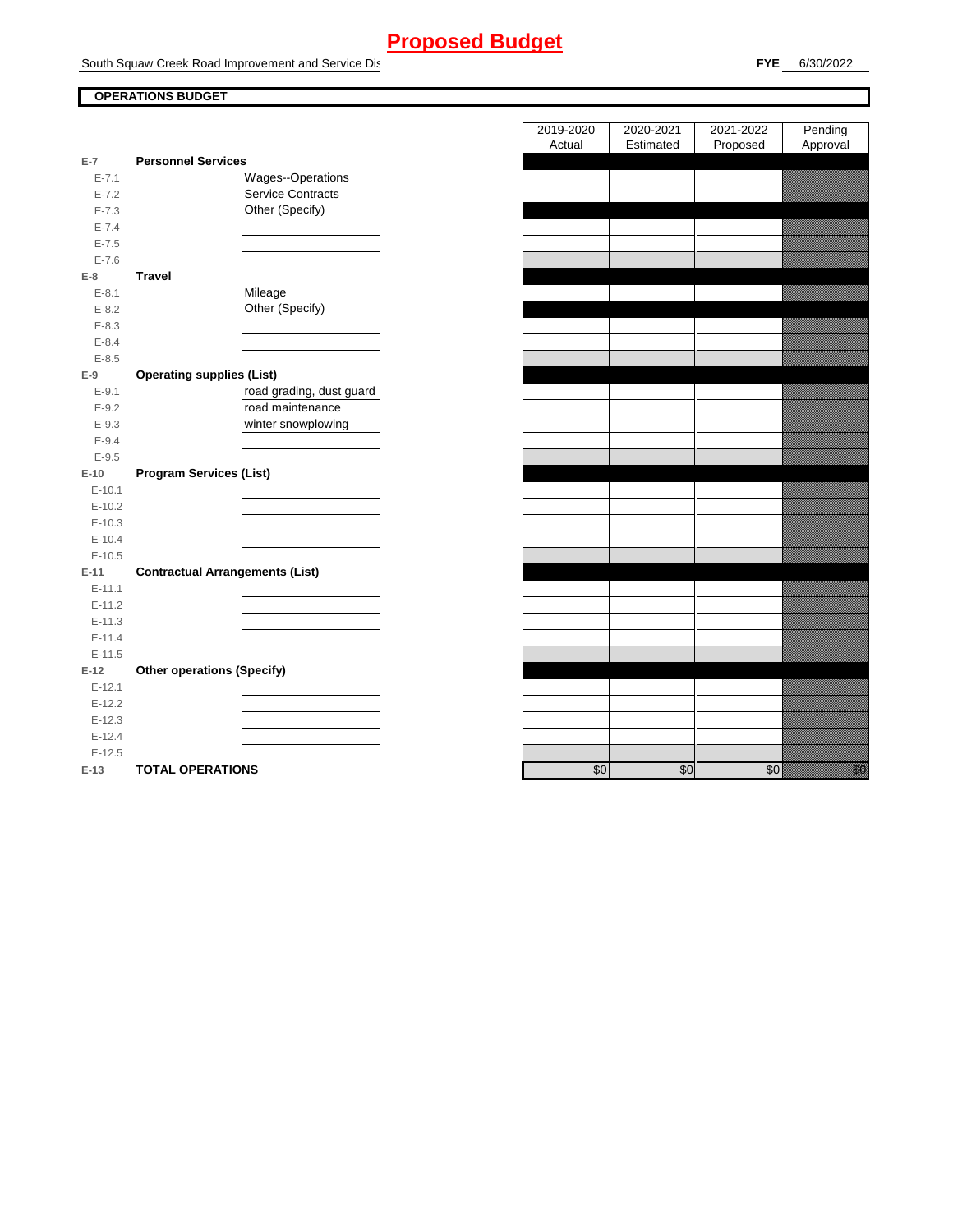South Squaw Creek Road Improvement and Service Dist

## **INDIRECT COSTS BUDGET**

| E-14       | <b>Insurance</b>             |
|------------|------------------------------|
| $F-141$    | Liability                    |
| $E-14.2$   | Buildings and vehicles       |
| $F-14.3$   | Equipment                    |
| $F-144$    | Other (Specify)              |
| $E-14.5$   |                              |
| $F-146$    |                              |
| $F-147$    |                              |
| $E-15$     | Indirect payroll costs:      |
| $E - 15.1$ | FICA (Social Security) taxes |
| $E-15.2$   | <b>Workers Compensation</b>  |
| $E - 15.3$ | <b>Unemployment Taxes</b>    |
| $E-15.4$   | Retirement                   |
| $E-15.5$   | Health Insurance             |
| $E - 15.6$ | Other (Specify)              |
| $E-15.7$   |                              |
| $E-15.8$   |                              |
| $E-15.9$   |                              |
|            |                              |
| $E-17$     | <b>TOTAL INDIRECT COSTS</b>  |

| 2019-2020 | 2020-2021 | 2021-2022 | Pending  |
|-----------|-----------|-----------|----------|
| Actual    | Estimated | Proposed  | Approval |
|           |           |           |          |
|           |           |           |          |
|           |           |           |          |
|           |           |           |          |
|           |           |           |          |
|           |           |           |          |
|           |           |           |          |
|           |           |           |          |
|           |           |           |          |
|           |           |           |          |
|           |           |           |          |
|           |           |           |          |
|           |           |           |          |
|           |           |           |          |
|           |           |           |          |
|           |           |           |          |
|           |           |           |          |
|           |           |           |          |
|           |           |           |          |
| \$0       | \$0       | \$0       |          |

#### **DEBT SERVICE BUDGET**

|         |                           | 2019-2020 | 2020-2021 | 2021-2022 | Pending                                                                                                                                                                                                                          |
|---------|---------------------------|-----------|-----------|-----------|----------------------------------------------------------------------------------------------------------------------------------------------------------------------------------------------------------------------------------|
|         |                           | Actual    | Estimated | Proposed  | Approval                                                                                                                                                                                                                         |
| $D-1$   | <b>Debt Service</b>       |           |           |           |                                                                                                                                                                                                                                  |
| $D-1.1$ | Principal                 |           |           |           |                                                                                                                                                                                                                                  |
| $D-1.2$ | Interest                  |           |           |           |                                                                                                                                                                                                                                  |
| $D-1.3$ | Fees                      |           |           |           |                                                                                                                                                                                                                                  |
| $D-2$   | <b>TOTAL DEBT SERVICE</b> | \$0       | \$0       | \$0       | en de la familie de la familie de la familie de la familie de la familie de la familie de la familie de la fam<br>De la familie de la familie de la familie de la familie de la familie de la familie de la familie de la famili |